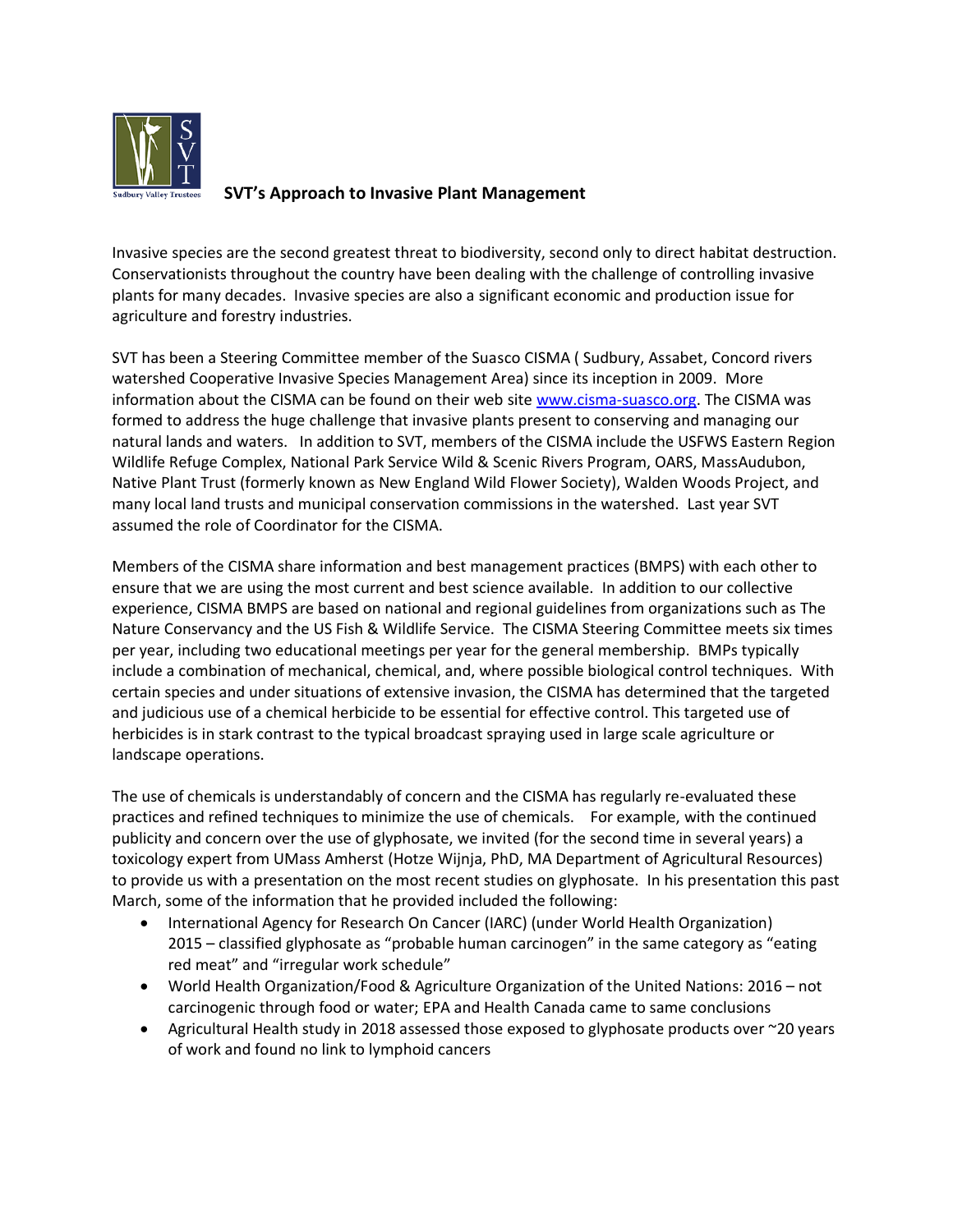Mr. Wijnja stated that there are many other more toxic chemicals in use than glyphosate that we should be worried about and he is not sure why glyphosate is the chemical that has received all of the publicity. He judges that glyphosate, if used according to the prescribed recommendations in invasive plant control are not a threat to environmental or human health.

Given the extremely pervasive and daunting problem of controlling invasive plants, SVT carefully chooses its battles. SVT focuses on those reservations that have higher ecological values and at which we believe we will be able to dedicate resources over the long-term to control invasive plants. We have employed a combination of mechanical, biological control and chemical methods. We are able to greatly minimize the use of chemicals by utilizing initial manual and mechanical treatments. Following mechanical controls, the first tactic is usually to cut larger stems and dab or paint the surface with an herbicide. This method is most preferred because it perfectly targets the invasive plant, minimizes application rates and avoids impacts to non-target species. The second method used for chemical control is to mow or cut plants, wait for low and dense foliage to regrow and then apply a foliar spray. This method can only be used in low wind conditions and with no precipitation. Use of backpack sprayers and newer surfactants further limit drift. Chemical applications are most intensive in the first year and are followed by much reduced applications in the following two years. Follow-up spot treatment may be needed in subsequent years. Continued monitoring and mechanical removal is always necessary.

### **SVT's Approach to Invasive Plant Control At the Smith Conservation Land in Littleton**

In spite of the Smith Conservation Land's wonderful special habitats and beauty, half of the property is overrun with invasive plants. Oriental bittersweet is the invasive plant that is most abundant and pervasive throughout the 26 acres of disturbed habitat. Garlic mustard, narrow-leaved bittercress, and Dames rocket cover extensive areas of the property to the east of Whitcomb Avenue. Multiflora rose is quite common in the moister soil areas. Other invasive plants found on the property include common barberry, burning bush, glossy buckthorn, purple loosestrife, and wall lettuce.

Prior to SVT's ownership, Rick Findlay, current Vice President of the Littleton Conservation Trust and a Massachusetts certified applicator, had brought the issue of invasive plants to the attention of the Smith family. They permitted Rick to initiate mechanical and spot-herbicide treatments of the Oriental bittersweet. They had also permitted Rick to conduct some basic trail and property maintenance.

Prior to SVT's acquisition of the property, staff had begun to evaluate the land with Rick and other LCT members. SVT concluded early on that the greatest threat to the ecological health of the property is the abundance of invasive plants and the declining health of plantation trees, particularly the red pine stand. SVT invited representatives from MassWildlife and the USDA Natural Resources Conservation Service (NRCS) to visit the site in February, 2019, and provide additional technical and funding advice. Subsequently, the NRCS, through its Environmental Quality Incentives Program (EQIP) drafted a management plan and provided SVT with a contract to control invasive plants and remove the dying red pine stand. The NRCS provides partial funding for the project and SVT is in the process of conducting additional fundraising.

The NRCS contract prescribes the following: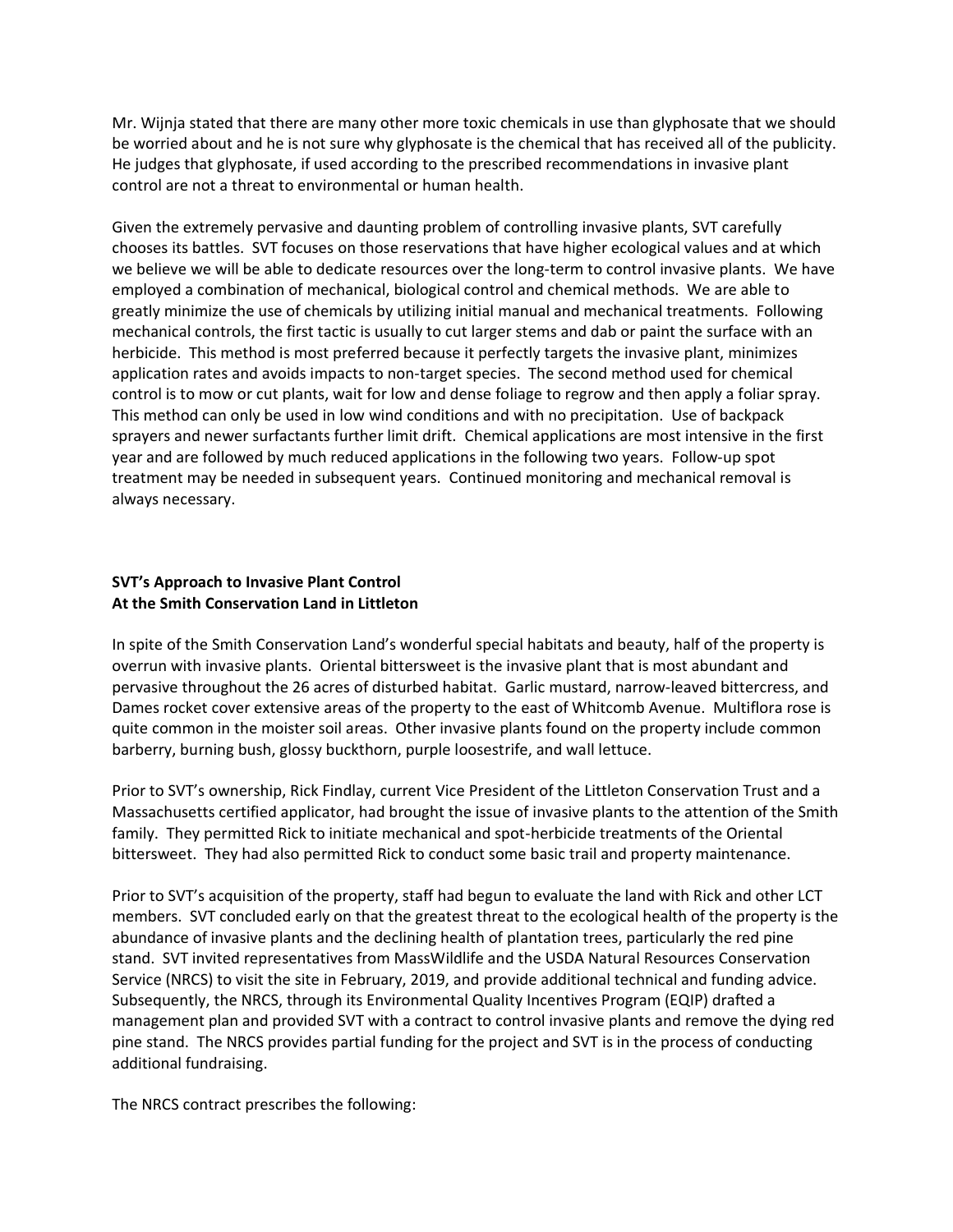*"Treatment of woody, exotic/invasive or aggressive native plants using primarily chemical methods, in order to achieve the desired purpose identified on the Brush Management (314) Job Sheet. Herbicide method will be cut-stump treatments. The implementation of the practice shall comply with the 314 job sheet and 314 specification guide provided, as well as all Federal, State and local regulations. "*

The recommended approach for management of large infestations of Oriental bittersweet is a combination of mechanical and chemical methods. Most practitioners consider triclopyr to be much more effective on Oriental bittersweet than glyphosate. In addition to the USDA NRCS recommendation, this approach is recommended by several organizations **not** limited to the following:

- the Suasco CISMA [\(https://cisma-suasco.org/invasive/oriental-bittersweet/\)](https://cisma-suasco.org/invasive/oriental-bittersweet/) *"A combination of cutting followed by application of concentrated systemic herbicide to rooted, living cut surfaces is an effective approach for removing Oriental bittersweet. For large infestations spanning extensive areas of ground, a foliar herbicide is recommended over manual or mechanical methods, which would create soil disturbance. to minimize soil disturbance."*
- MassAudubon [https://www.massaudubon.org/learn/nature-wildlife/invasive-plants/oriental](https://www.massaudubon.org/learn/nature-wildlife/invasive-plants/oriental-bittersweet)[bittersweet](https://www.massaudubon.org/learn/nature-wildlife/invasive-plants/oriental-bittersweet)

*"For young vines, hand pulling can work, and repeated mowing may be effective in fields. When large vines have grown into trees, cut the vines when the leaves aren't present, and apply a systemic herbicide to the freshly cut stems. The triclopyr-based herbicide Garlon usually works*  when applied as a foliar spray, whereas foliar applications of herbicides based on the active *ingredient glyphosate are generally not effective."*

• Michigan Natural Features Inventory (Equivalent to the Mass. Natural Heritage and Endangered Species Program) <https://mnfi.anr.msu.edu/invasive-species/OrientalBittersweetBCP.pdf> *"Mechanical controls alone will not eradicate established Oriental bittersweet infestations but can effectively prevent further damage to the trees and shrubs that support its vines at least temporarily. In combination with herbicide treatment, they can provide effective control of established populations over time."*

### **Concerns About the Use of Triclopyr**

A few neighbors and Littleton residents have raised serious concerns about the use of any chemicals for invasive plant control at the Smith Conservation Land. Neighbors are concerned that the chemical may get into drinking water as well as surface and ground water systems. They are concerned generally about environmental impacts on humans, wildlife and the environment.

In spite of the recommended methods described above, SVT is aware that a few conservation commissions in Massachusetts strongly discourage any use of chemicals, and that any use of chemicals is prohibited over and within a buffer zone to private or public water supplies in some municipalities. Understandably, this leaves room for continued concern over the use of chemicals.

Up to this date, SVT had not received any news or information that would have led us to believe that the limited and judicious use of triclopyr (or glyphosate) would endanger human health or cause significant environmental damage. However, **SVT proposes to indefinitely delay the use of any chemicals at the Smith property until we can further investigate the claims and concerns of neighbors and residents.**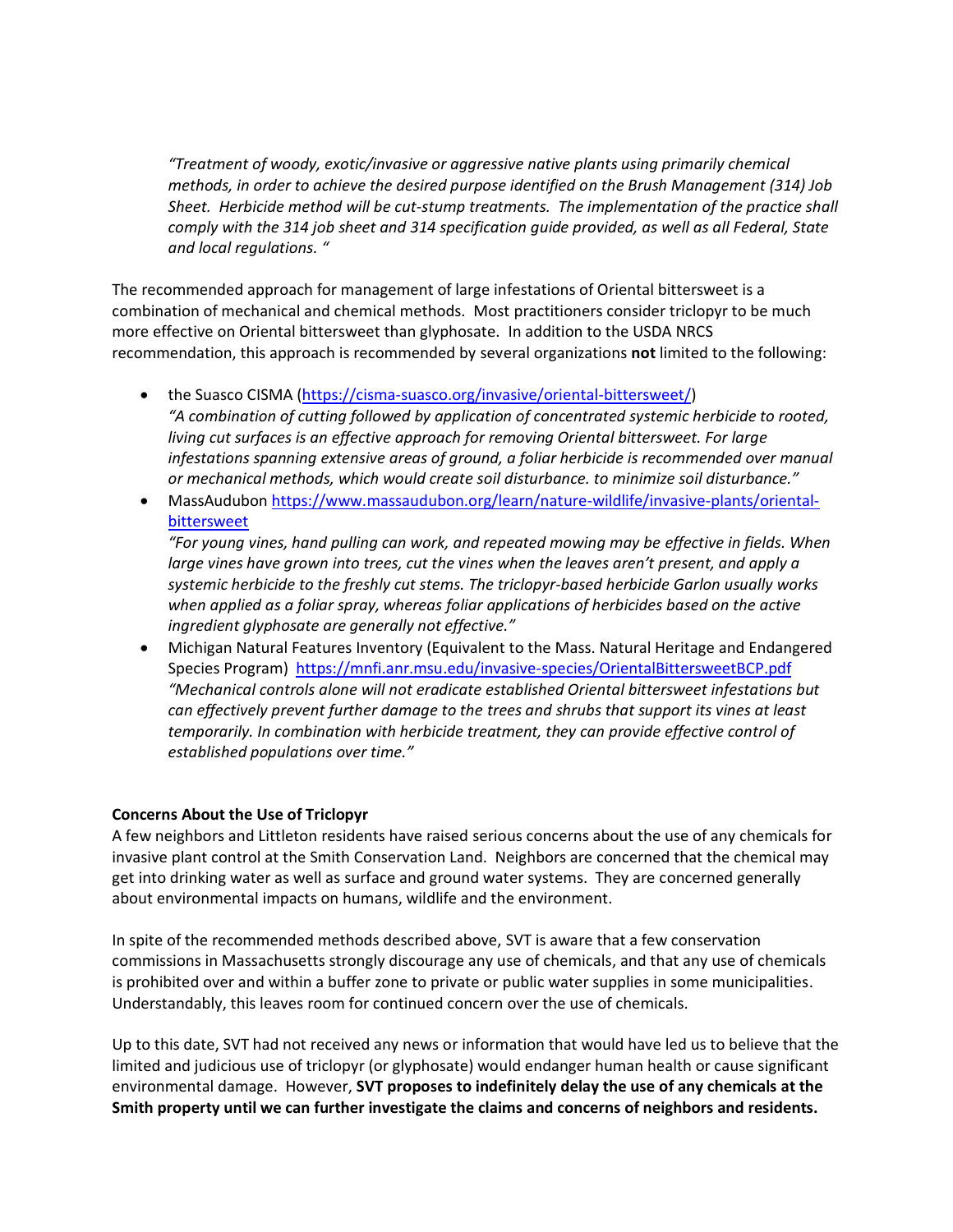We will be getting the data layers for the locations of drinking water supply wells and aquifers. We will research any additional scientific studies related to impacts of triclopyr on humans, land, water and wildlife as it relates to the use of this chemical for invasive plant control.

We had already begun researching the use of goats for initial manual control. The owner of the Central Mass Goat Rental visited the site last week. They recommend following up the goat treatment immediately with a spray of a soap/vinegar mix and then continued maintenance after that. Other practitioners, specifically the USDA NRCS and The Trustees, have not seen good long-term results with goats except in field maintenance. We will also be getting another project proposal and estimate from a company that uses only manual and mechanical methods of control. We have one estimate in-hand for a combination of mechanical and chemical application using triclopyr.

### **Response to Question About the Use of Triclopyr:**

- Garlon 3A would likely be the triclopyr mix used, but this may change dependent upon the contractor
- 25 50% concentration of triclopyr for cut & dab applications
- 3-5% concentration for foliar spray
- The amount of the mix used is entirely dependent upon the site and the amount of invasive vegetation. Contractors provide reports of this information after each application.
- Other properties where SVT has used triclopyr: 14+ acres at Cedar Hill, Northborough; spot treatments at Wolbach Farm, Sudbury; spot treatments at Turenne in Southborough

# **Response to Question about Employing a Hydrologist**

• SVT is not aware of any conservation organization or land management agency employing a hydrologist for invasive plant control projects. This inquiry has never been raised before. The techniques of herbicide application for invasive plant control avoid runoff and are not conducted when there is precipitation. If there is concern that a chemical would get into surface or groundwater, we rely on the regulating agencies and researchers to have tested those potential impacts.

# **Response to Question about SVT's use of Manual/Mechanical methods**

- We use hand pulling to control garlic mustard, narrow-leaved bittercress and wall lettuce. LCT has used weed wacking technique to control garlic mustard at Smith, but the invasion is quite extensive and still out of control.
- At Gowings Swamp in Concord we experimented with the use of buckthorn baggies for glossy buckthorn and found it to only be 50% effective. We will still continue to try to use this method where we think it is feasible and has more chance for success.
- At the Desert Natural Area and SVT's Memorial Forest in Marlborough and Sudbury, we have been using teams of volunteers for the past 10 years to control small infestations of invasives and the large scale invasion of glossy buckthorn. This is an annual activity for the Lincoln-Sudbury high school community service day. SVT has additionally employed other school groups, corporate groups, scouts and general volunteers to assist in this effort annually. The more challenging and larger glossy buckthorn shrubs were located along two stream corridors; in those areas we utilized the cut and dab method with glyphosate.
- At the Turenne Wildlife Habitat in Southborough, volunteers had spent over 5 years pulling Oriental bittersweet. This method was effective in freeing strangled trees but exacerbated the Oriental bittersweet problem in the control area. Therefore, SVT implemented an initial heavy